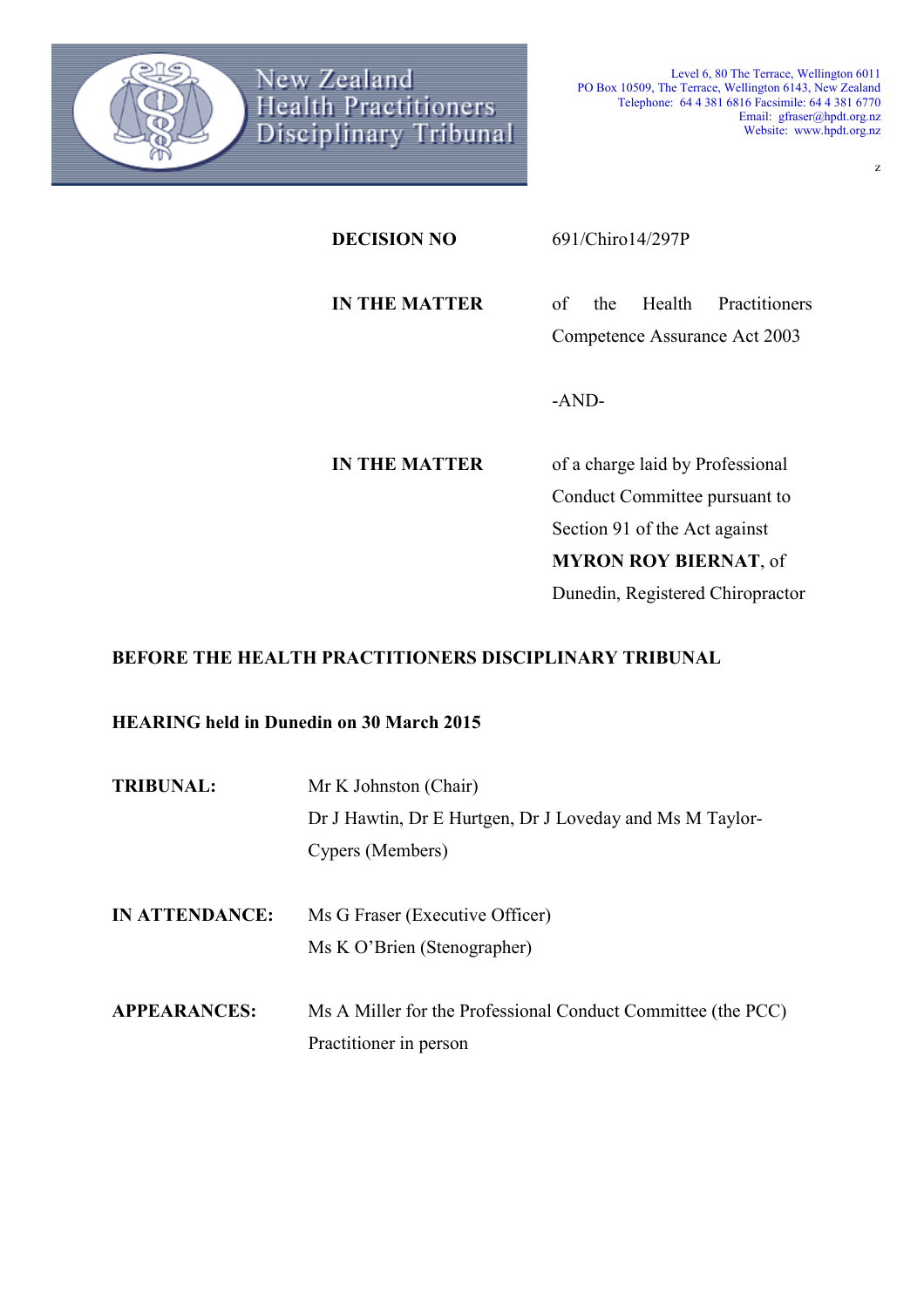# **Introduction**

- 1. Pursuant to s91 of the Health Practitioners Competence Assurance Act 2003, a Professional Conduct Committee of the Chiropractic Board established under s 71 charges the practitioner, Mr Myron Roy Biernat, pursuant to s81(2).
- 2. The Notice of Charge is dated 6 November 2014 and particularises the charge in the following terms:

*"Pursuant to section 81(2) of the Act, the Professional Conduct Committee lays a charge that:* 

*On 16 October 2013 Mr Biernat, a registered Chiropractor, was convicted in the District Court at Dunedin on a charge of doing an indecent act on a girl aged under 16 years pursuant to section 134(3) [of the] Crimes Act 1961. The offence is punishable by imprisonment for a term of three months or longer (namely a maximum of seven years imprisonment).* 

*This conviction reflects adversely on Mr Biernat's fitness to practise as a chiropractor. This is a ground on which a health practitioner may be disciplined under section 100(1)(c) of the Act."* 

- 3. The Chair convened a pre-hearing telephone conference on 11 December 2014. Ms Miller participated in the conference, as did the practitioner. At the conclusion of the conference the matter was set down for hearing in Dunedin on 30 March 2015, and the Chair gave a series of directions relating to the filing and service of evidence and submissions. Amongst other things, those directions foreshadowed the possibility of the parties filing an agreed statement of facts.
- 4. Also addressed at the conference was the question of what if any interim or final orders were to be made pursuant to s95 - 99 which confer on the Tribunal jurisdiction to prohibit the publication of certain information. In a Minute issued on 17 December 2014, the Chair made a permanent order prohibiting the publication of any information identifying the young woman involved in the case (to whom the Tribunal will refer as the "victim"). He also made an interim order prohibiting the publication of the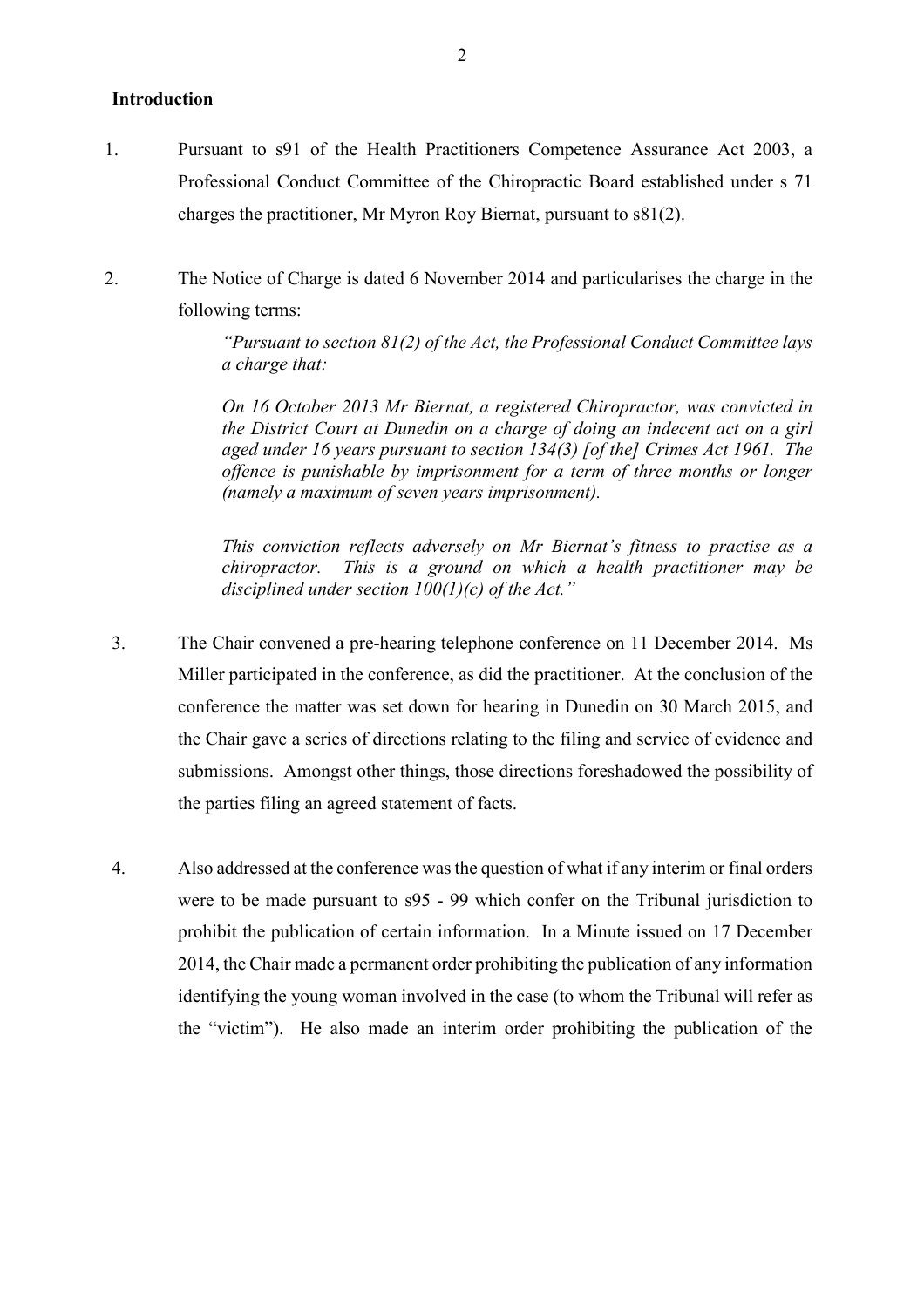practitioner's name on the basis that the Tribunal would revisit that order at the substantive hearing. Both of those orders were made by consent.

# **Evidence**

- 5. As foreshadowed at the pre-hearing telephone conference, the parties filed an Agreed Statement of Facts which was in these terms:
	- *"1. Myron Roy Biernat is a registered chiropractor. He was first registered with the Chiropractic Board on 8 October 1998. Mr Biernat does not currently hold a practising certificate.* 
		- *2. On 16 October 2013 Mr Biernat pleaded guilty to a charge of doing an*  indecent act on a girl under the age of 16 years. ... .
	- *3. Mr Biernat was convicted of an offence under section 134(3) Crimes Act 1961. The offence carries a maximum penalty of 7 years imprisonment.*
	- *4. On 27 November 2013 Mr Biernat appeared in the District Court at Dunedin for sentencing. The sentence imposed in respect of the conviction was a six month period of home detention, special conditions for six months, and 150 hours' community work.*
	- *5. A copy of the Police Summary of Facts (…) on which Mr Biernat was sentenced is attached as Appendix A and forms part of this Summary of Facts placed before the Tribunal."*
- 6. The Police Summary of Facts, which was appended to the Agreed Statement of Facts, and upon the basis of which the practitioner pleaded guilty to the charge against him, was in the following terms:

# *"SUMMARY OF FACTS*

# *INTRODUCTION*

*The victim is* 

*The defendant and his wife sleep in separate bedrooms.* 

*At the time of the offending the victim was approximately 10 years old.* 

# *CIRCUMSTANCES*

*On one occasion between the 26th day of October 2007 and the 26th day of October 2008 the defendant was in his bedroom at his address situated at …, Dunedin.* 

*He was wearing a T-shirt and underpants.* 

*The defendant called the victim in to his bedroom and asked her to scratch his*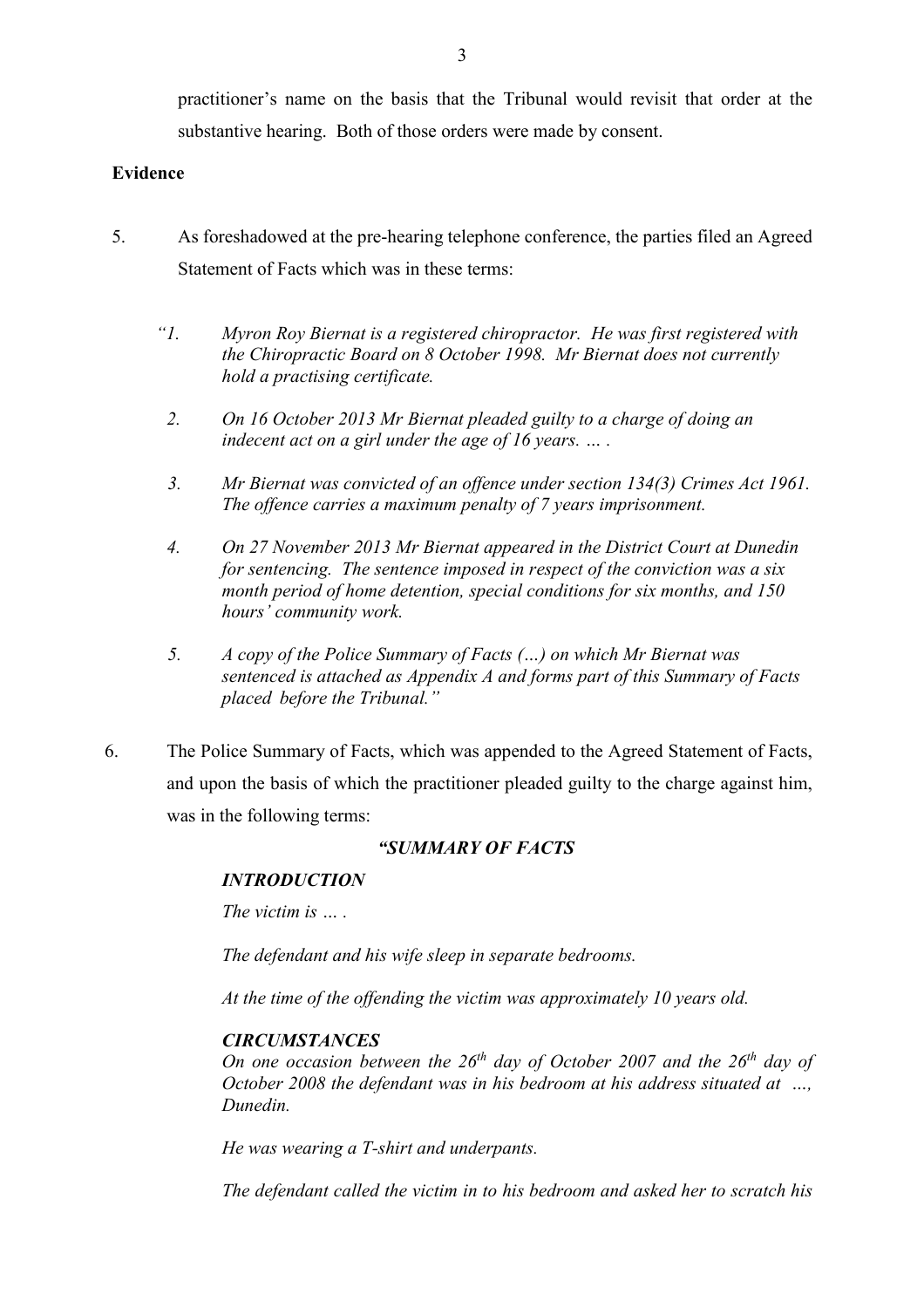*head.* 

*After a short while he told her to get in to his single bed and give [him] a cuddle.* 

*The defendant then pulled the blankets over the victim's head and told her to go down.* 

*When she reached his genital area he told her to stop and rest her head there.* 

*After a short time she got out of the bed and left the room.* 

*On another occasion between the same dates the defendant was again in his bedroom.* 

*He was wearing similar clothing to the first occasion.* 

*He called the victim in to his room and asked her to get in to bed with him.* 

*The defendant then pulled the blankets over the victim's head and told her to go down.* 

*When she reached his genital area he told her to stop and rest her head there.* 

*The defendant declined to comment.* 

*The defendant has not previously appeared before the Court."* 

- 7. In addition to the Agreed Statement of Facts, the parties filed a Common Bundle of Documents. This was done pursuant to the directions given by the Chair at the prehearing telephone conference, and on the basis that the documentation:
	- *"(a) Is what it purports to be on its face;*
	- *(b) Was signed by any purported signatory shown on its face;*
	- *(c) Was sent by any purported author too, and was received by, any purported addressee on its face;*
	- *(d) Was produced from the custody of the party indicated in the index;*
	- *(e) Is admissible evidence; and*
	- *(f) Is received into evidence as soon as referred to by a witness in evidence, or by counsel in submissions, but not otherwise."*
- 8. The Common Bundle of Documents contains some 22 documents, some of which were referred to by Ms Miller, the practitioner or witnesses during the course of the hearing.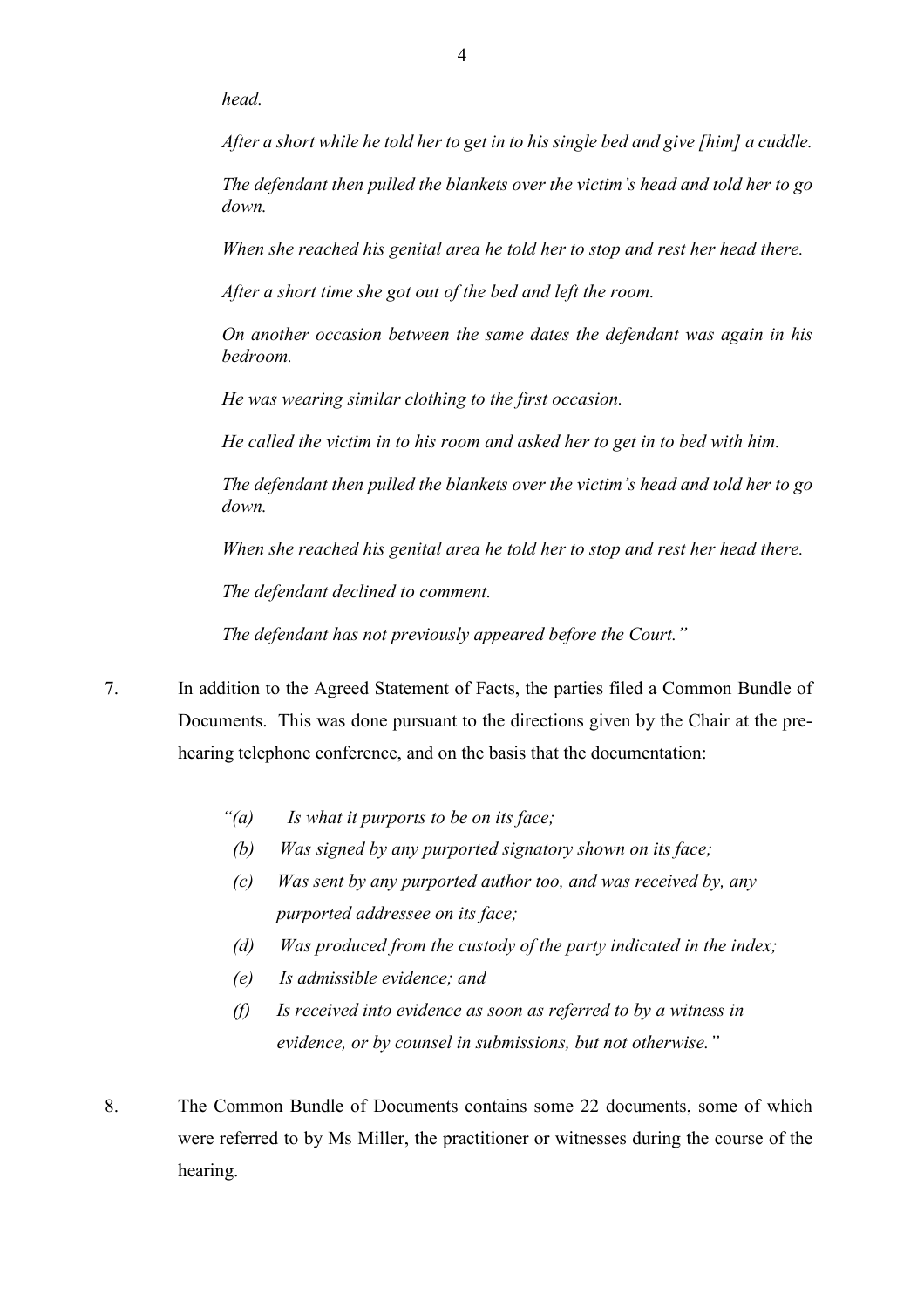- 9. Before the Tribunal, the practitioner gave evidence and called three other witnesses, all of whom were members of his extended family. It is convenient to refer to that evidence now, because the Tribunal will not need to refer to it extensively in this decision.
- 10. The practitioner's additional evidence, that is to say his own evidence and that of the other witnesses called by him, fell into two broad categories:
	- 10.1 For the most part it was directed at establishing that the practitioner did not commit the offence with which he was charged, to which he pleaded guilty, and of which he was convicted. This evidence ranged over such matters as the veracity and reliability of the victim's evidence, the propriety of the investigations in the criminal process and by the PCC, and the professional advice the practitioner received during the course of the criminal proceedings;
	- 10.2 Otherwise it covered the practitioner's personal circumstances.
- 11. During the course of the hearing, the Chair made it clear to the practitioner that the Tribunal had no jurisdiction to look beyond the conviction, or to review the actions of the Police or the PCC. By the conclusion of the hearing the Tribunal was beginning to have some confidence that the Practitioner understood this, and that the opportunity to contest the criminal charges had passed.

# **Charge**

- 12. As already stated, the charge is brought pursuant to s100 (1)(c) which materially provides:
	- *(1) The Tribunal may make any one or more of the orders authorised by s 101 if, after conducting a hearing on a charge made under s 91 against a health practitioner, it makes one or more findings that:* 
		- *(a) …*
		- *(b) …*
		- *(c) the practitioner has been convicted of an offence that reflects adversely on his or her fitness to practise …*
		- *(d) …*

5

*(e) …*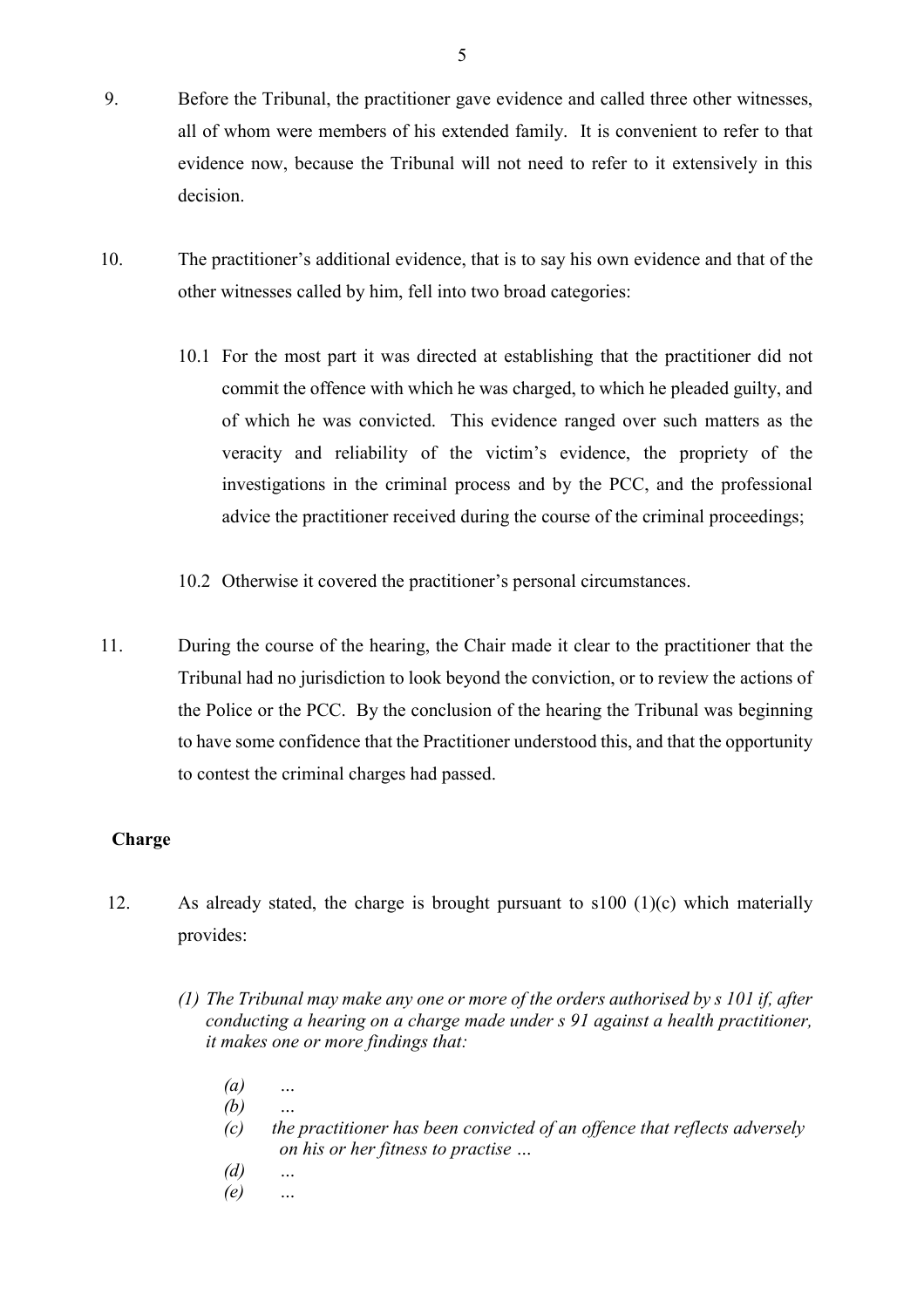*(f) …* 

- *(2) The tribunal may make a finding under subsection (1)(c) only if the conviction concerned:* 
	- *(a) …*
	- *(b) Has been entered by any court in New Zealand or elsewhere for an offence punishable by imprisonment for a term of three months or longer.*
- *(3) …*
- *(4) …"*
- 13. There are then, as Ms Miller submitted, and the practitioner accepted, two elements to the charge:
	- 13.1 First, that the practitioner has been convicted by a New Zealand Court of a criminal offence which carries a penalty of three months' imprisonment or more; and
	- 13.2 Second, that the practitioner's offending reflects adversely on his or her fitness to practise.
- 14. It is well settled that in professional disciplinary proceedings the complainant here, the PCC – bears the burden of proving all elements of the charge, that the standard of proof is the civil standard of the balance of probabilities, and that the proof required will vary in relation to the gravity of the charge.

# **Liability**

- 15. The first element of the charge is made out. As alleged in the Notice of Charge, the practitioner has been convicted of an offence under s134(3) of the Crimes Act 1961 which carries a maximum penalty of seven years imprisonment. The Common Bundle of Documents included a certified copy of the relevant entry in the Criminal record. Nothing more needs to be said about this.
- 16. The second element requires the Tribunal to be satisfied that the practitioner's offending reflects adversely on his or her fitness to practise.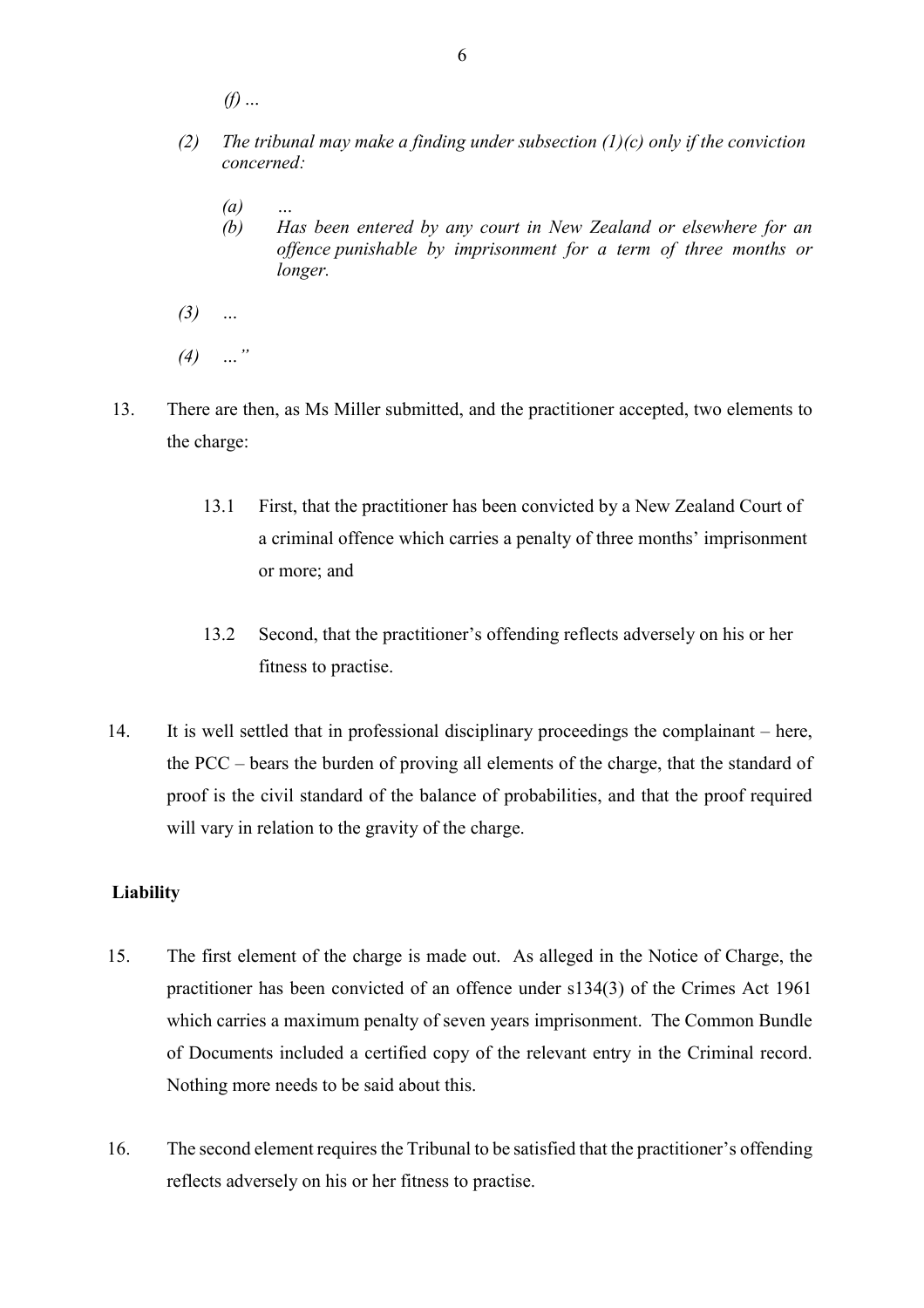- 17. How far is the Tribunal entitled to go in looking into the circumstances of the offending in considering this issue?
- 18. The Tribunal is bound by the fact of the conviction it would be singularly inappropriate for the Tribunal to embark on any sort of re-examination of the practitioner's guilt. The Tribunal must regard itself as bound by, and obliged to consider the case on the basis of, the core facts established in the criminal proceeding. In a case such as this, in which the practitioner pleaded guilty to the charge, that plea will have been entered on the basis of the Police Summary of Facts, and the Tribunal takes the view that in all but the most extraordinary circumstances it is both entitled and obliged to treat the Summary of Facts as a definitive statement of the factual circumstances.
- 19. Those things said, it is no doubt open to a practitioner to call evidence for the purposes of adding to or explaining the core factual circumstances.
- 20. In this case, the practitioner did not call any evidence which materially added to the information contained in the Police Summary of Facts, with the sole exception that he gave evidence, which the Tribunal accepts, that the victim was born in 1995, so that the Police Summary of Facts was inaccurate to the extent that it identified her age at the time of the offending as being 10 when in fact it was 13. The Tribunal does not regard that as being material to the determination of liability.
- 21. It should be acknowledged that the practitioner's offending did not take place in the context of his practice as a chiropractor. However, that is not a necessary element of the charge, and there is ample authority in the decisions of this Tribunal and other comparable tribunals that the activities of a professional person outside the course of his or her practice can nevertheless bring into question his or her fitness to practise.
- 22. Thus, in the end, the Tribunal is dealing with a practitioner who has been convicted of a very serious offence in the circumstances set out in the Police Summary of Facts.
- 23. The Tribunal has had little difficulty in concluding that the PCC has discharged the burden of establishing the charge it brings to the necessary standard.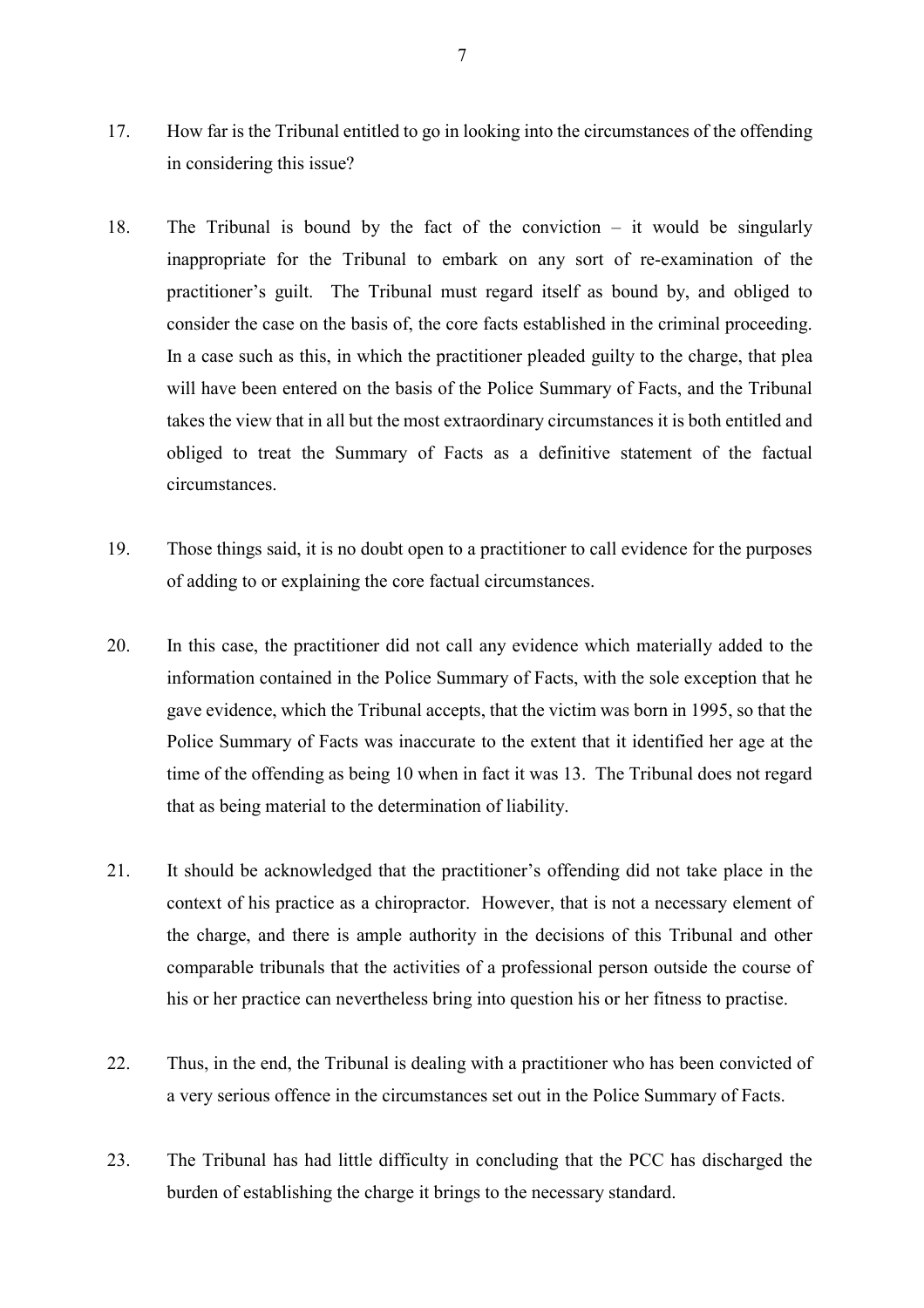- 24. In the Tribunal's view for any chiropractor to be convicted of such an offence calls into question his or her fitness to practise. Putting everything else to one side, this type of offending where the victim is a child under 16 involves the most serious breach of trust, and chiropractic practice, like that of other occupational groups in the health sector, depends on there being a level of trust between practitioners and their patients.
- 25. Indeed, in the course of his opening remarks in this case, the practitioner himself acknowledged that a conviction of this type would call into question the fitness to practise of any health professional.
- 26. During the course of the hearing, after the evidence had been heard, and both parties had been given an opportunity to make submissions in relation to the issue of liability, the Tribunal conferred briefly, and then announced that it had reached the conclusion that the PCC had made out its case on liability, and would give reasons in its written decision.

#### **Penalty**

- 27. It does not follow from the fact that the Tribunal has concluded that the complainant has made out its case on liability that a penalty will necessarily be imposed on the practitioner. Both s100 and s101 are clear in saying that having conducted a hearing and concluded that one or more of the circumstances set out in s100 exist, the Tribunal may impose one or more of the penalties referred to in s101.
- 28. Having said that, the Tribunal's view is that the practitioner's misconduct in this case is so serious that the imposition of a penalty is inevitable, and the real issue is what that penalty should be.
- 29. Ms Miller referred the Tribunal to s101(1) which sets out the penalties which are available. These range from the imposition of a censure through to an order for the cancellation of the practitioner's registration.
- 30. She reminded the Tribunal that the principal purposes of professional disciplinary proceedings are the protection of the public, the maintenance of professional standards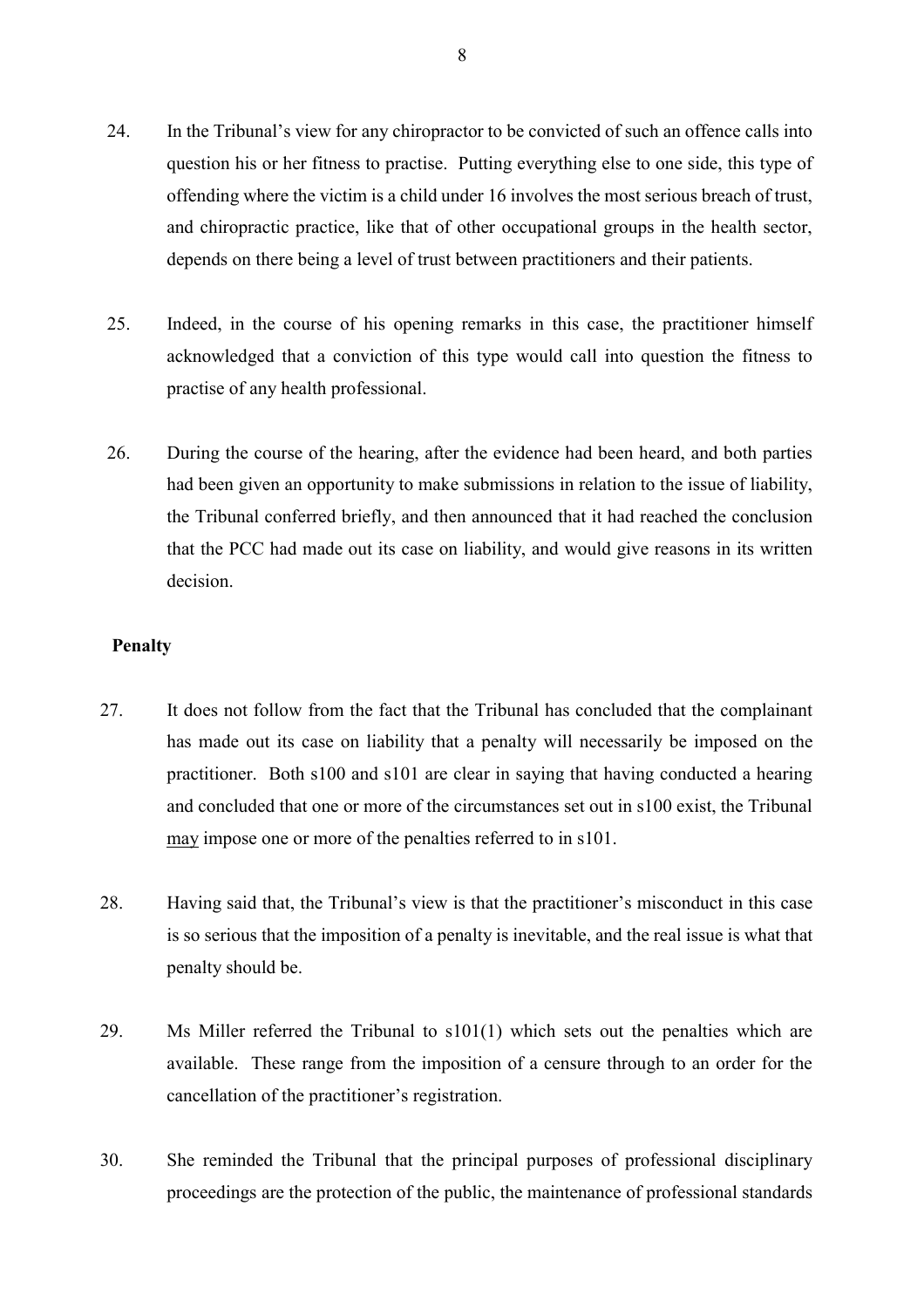and punishment, bearing in mind that, where punishment is a relevant consideration, so too is the possibility of the practitioner's rehabilitation.

- 31. Given that this case involves the referral of a conviction and that the practitioner has already faced criminal proceedings, the Tribunal has focused its consideration on the issues of the protection of the public and the maintenance of professional standards.
- 32. The Tribunal is also conscious that its obligation is to consider all available options before deciding on the appropriate penalty, and that it is incumbent on it to identify the lest punitive outcome consistent with meeting the objectives of protecting the public and maintaining professional standards. That principle derives from the High Court's decision in *Roberts v Professional Conduct Committee of the Nursing Council of New*  Zealand.<sup>1</sup> That that obligation is particularly acute in the case of a referral of a conviction, where punishment is not a key consideration.
- 33. Ms Miller referred the Tribunal to a number of previous decisions which she submitted were, to one extent or another, comparable with this. The Tribunal has of course considered all of the decisions to which she referred. The most obviously comparable decisions are *Henderson*,<sup>2</sup> Vautier<sup>3</sup>, Curry<sup>4</sup>, Te Maha Ruhe<sup>5</sup> and "G"<sup>6</sup>. All of those cases involved convictions of health practitioners comparable with those involved in this case and in each of those cases the practitioner's registration was cancelled.
- 34. Turning to the present case Ms Miller identified a number of what she submitted were aggravating features of the case:
	- The age and vulnerability of the victim;
	- The breach of trust involved:
	- The fact that the case involves two events within a year;

 $\overline{a}$ 

9

<sup>1</sup> [2012] NZHC 3354, applied in *Katamat v PCC* [2012] NZHC 1633 at [49] and *Joseph v PCC* [2013] NZHC  $1131$  at  $[65] - [66]$ <br>
2 Henderson 406/Nur11/186P

<sup>3</sup> Vautier 291/Med09/140P

<sup>4</sup> Curry 386/Nur11/174P

<sup>5</sup> Te Maha Ruhe 367/Nur10/164P

<sup>&</sup>lt;sup>6</sup> "G" 659/Den14/278P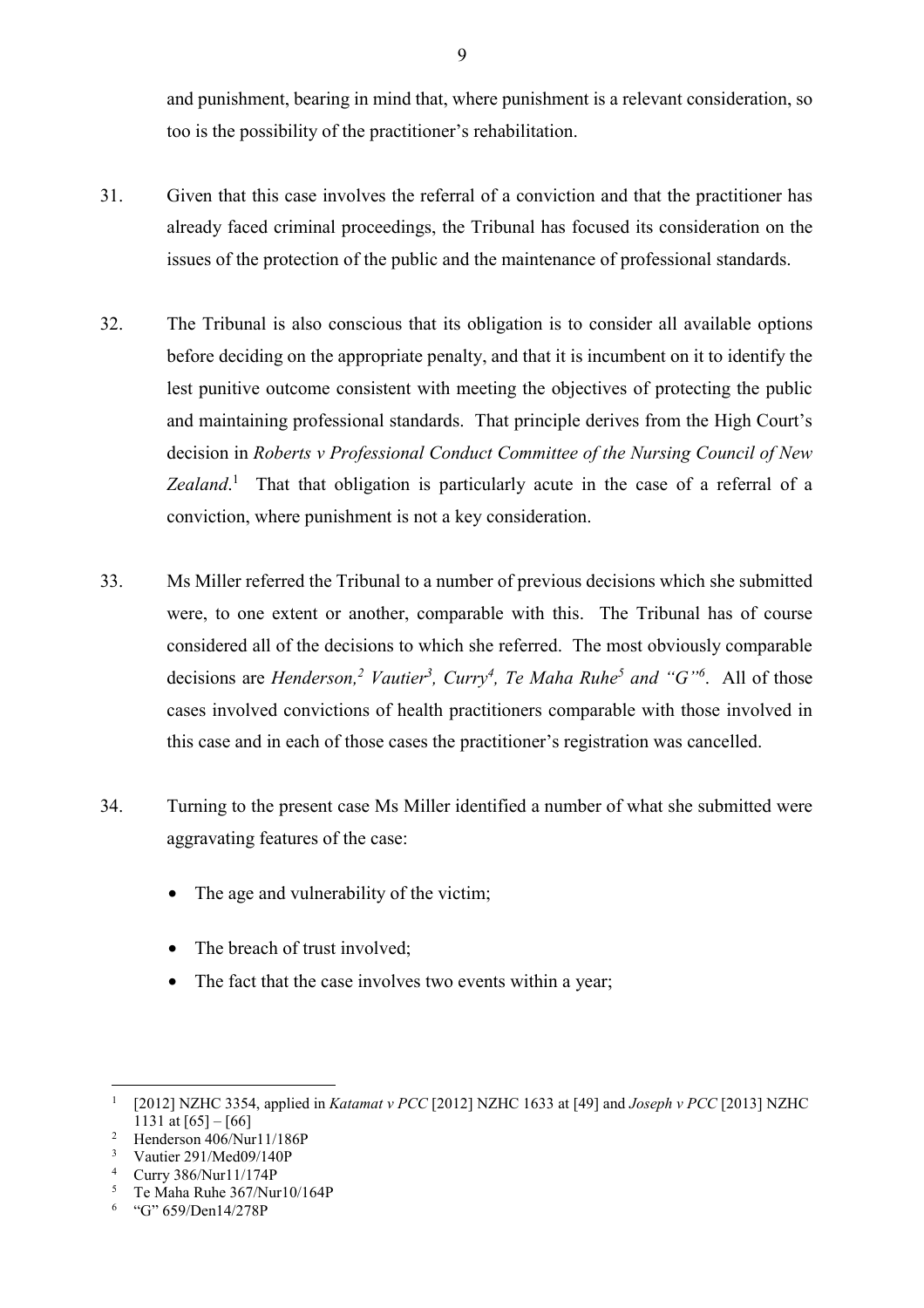- The fact that the psychologist engaged to assist in the sentencing process in the criminal proceedings, whilst giving it as his opinion that the likelihood of the practitioner reoffending was low, qualified that view by adding that the nature of his offending was such that he continued to present a risk to young females in his care;
- The practitioner's ongoing insistence, despite his conviction, that the victim's accusations were being made out of spite or malice, and his attempt to blame her;
- The practitioner's ongoing denial that his offending was *"problematic"*.
- 35. Ms Miller also identified what she submitted were the mitigating features of the case, namely that the practitioner was 69 at the time of the offending, that this was his first offence, that he had pleaded guilty and that he had cooperated with the PCC.
- 36. To those mitigating factors, the Tribunal would add that the practitioner's unchallenged evidence is that this event has effectively brought his career to an end and been ruinous from a financial perspective to the extent that he no longer owns his home or any other substantial assets and that the matter has taken a severe psychological toll on him.
- 37. Ms Miller then made a series of submissions in relation to penalty.
- 38. Her starting point was to submit that the practise of chiropractic involves physical contact with patients at a time when those patients are potentially vulnerable, thus giving rise to a power imbalance between the practitioner and the patient. She submitted that patients are entitled to expect to be able to place absolute trust and confidence in their chiropractor, and to expect behaviour that is above reproach.
- 39. Ms Miller then submitted that in circumstances where a chiropractor has been convicted of an offence relating to indecent physical contact with another person – particularly a young vulnerable person in that practitioner's care – the protection of the public and the maintenance of professional standards effectively demand the cancellation of that practitioner's registration.
- 40. Finally in relation to the question of penalty, she submitted that if an order for cancellation was to be made it was appropriate to impose conditions pursuant to s102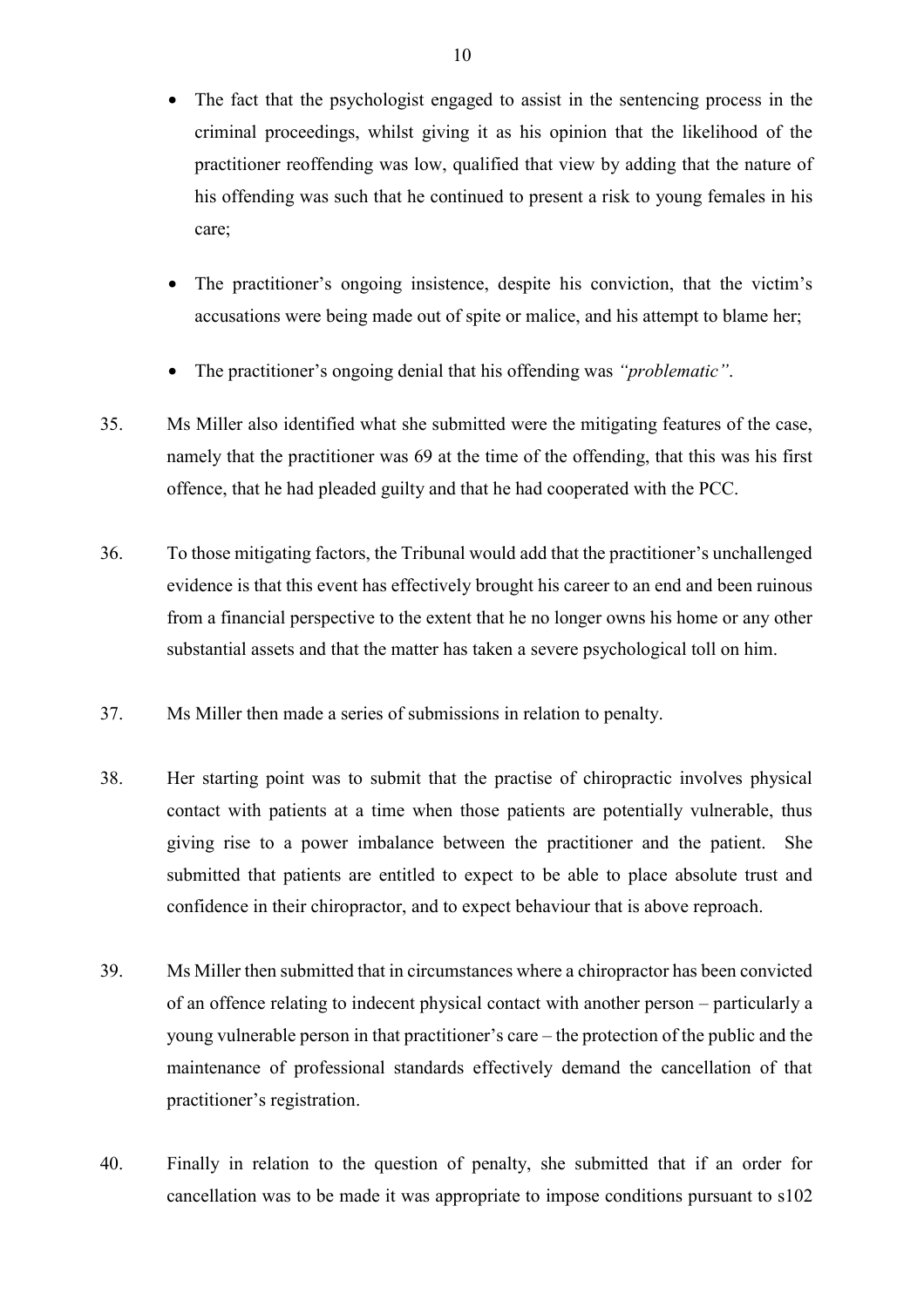which the practitioner would need to satisfy before applying for re-registration, and she articulated the conditions being sought by the PCC.

- 41. The practitioner did not make submissions in relation to penalty, but relied on his opening submissions, which, it will be recalled, focused largely on the question of whether or not he had committed the offence.
- 42. A feature of this case is that the practitioner, who was self-represented, obviously, and quite wrongly, perceived that the issue before the Tribunal was whether or not he had committed the offence with which he was charged and convicted. As the Tribunal has already said, by the time the hearing was concluded it seemed that the practitioner had come to the realisation that that was not the issue, or not the issue before this Tribunal. He did not, however, refocus his attention on the appropriate penalty. Had he been able to do so he might have contended that, bearing in mind the mitigating aspects of the case to which the Tribunal has already referred, it would be a sufficient penalty in this case to censure him and possibly impose a series of conditions focused on his rehabilitation.
- 43. The Tribunal has considered that possibility, and indeed all available options short of deregistration.
- 44. However, in the end, the Tribunal has reached the conclusion that it cannot discharge its responsibilities to the public and the profession in this case without ordering the practitioner's deregistration.
- 45. The principal considerations which have driven the Tribunal to that conclusion are the seriousness of the practitioner's offending, the breach of trust involved and the uncertainty surrounding the degree of risk he would present were he to resume practice. Another factor to which the Tribunal has had regard is the practitioner's stated permanent retirement from practice and preparedness to relinquish his registration as a chiropractor. [suppressed by direction of the Tribunal] Nevertheless, the Tribunal regards it as significant that the practitioner himself has been ready to relinquish his practising certificate.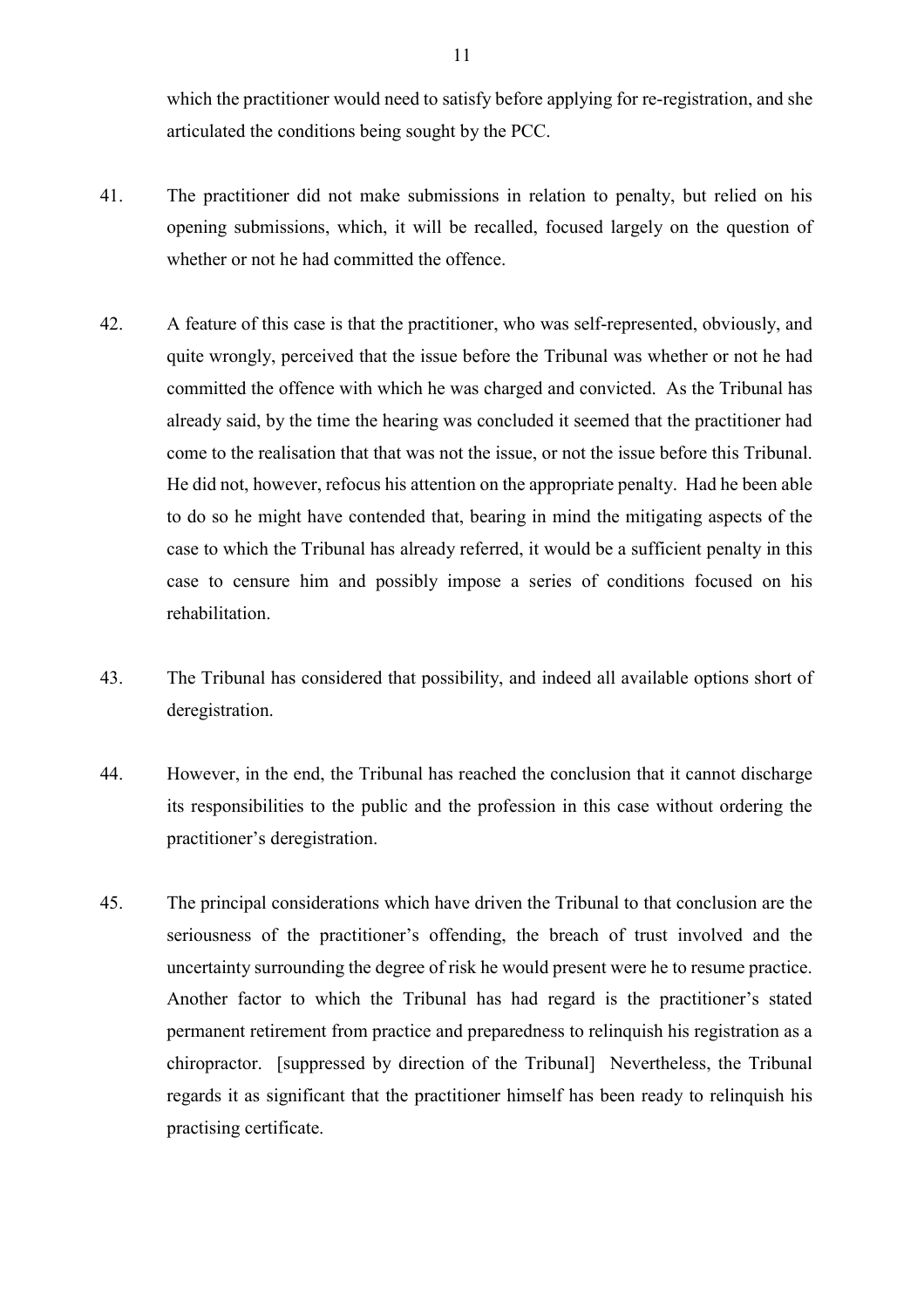46. Bearing all of those considerations in mind, having considered all available options in terms of penalty, and conscious of its responsibility to identify the least punitive outcome which meets the requirements of the case, the Tribunal is simply unable to identify any outcome which would enable it to discharge its responsibilities to the public and the profession other than to censure the practitioner and make an order for his deregistration.

# **Publication**

- 47. An order is sought pursuant to s95 for the permanent suppression of the practitioner's name. This is resisted by the PCC.
- 48. Section 95 is very clear in its terms. The default position is that the Tribunal's decisions are published in full and include the names of practitioners, unless the Tribunal is satisfied that an order suppressing the practitioner's name is necessary in the public interest or in the interests of any person.
- 49. No compelling argument was put to us to the effect that it was in the public interest or in the interests of any person to supress the practitioner's name. No suppression order was made in the criminal proceedings in the District Court and the practitioner's appeal to the High Court seeking suppression of his name was dismissed by Pankhurst J in a judgment dated 18 December 2013. As a result, the practitioner's name is already in the public arena. The Common Bundle of Documents includes an example of an article in the Otago Daily Times of 21 December 2013. An order for the suppression of the practitioner's name in this case would serve no useful purpose, and is not one which the Tribunal is prepared to make.
- 50. The application for such an order is declined.

# **Costs**

51. The PCC seeks costs. The Tribunal's costs are \$18,253.66, and the PCC's costs of prosecuting this matter total \$14,067.41.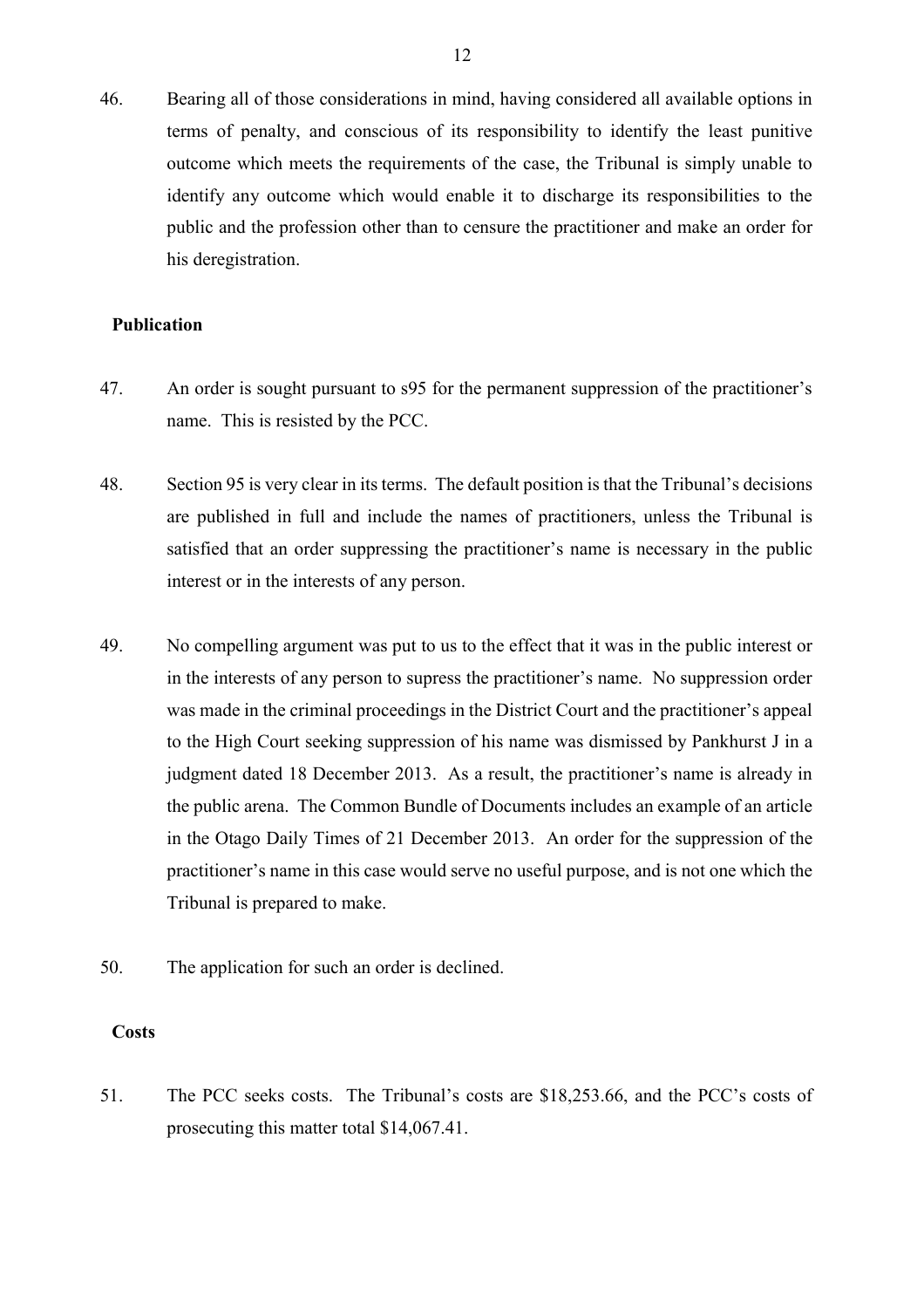- 52. The practitioner indicated to the Tribunal that he resisted any order for costs, but made no detailed submission in that regard.
- 53. As already recorded, the practitioner's unchallenged evidence is that he is impecunious and the Tribunal accepts that that is the position. It seems that he enjoys the support of his immediate and extended family. However, it is the practitioner's own circumstances that are relevant in connection with a costs application.
- 54. As a rule, if a costs application in circumstances such as the present is to be resisted on the grounds of impecuniosity, the Tribunal would expect to see detailed financial information. However, in this case, the self-represented practitioner has simply given evidence that he has no funds available and that is unchallenged.
- 55. Costs are a particularly difficult issue in professional disciplinary proceedings because the costs burden is either borne by the profession as a whole or by the practitioner who by definition is responsible for those costs being incurred in the first place.
- 56. The starting point in this Tribunal as in other comparable tribunals is generally to order that a practitioner who has been found liable should pay half of the costs involved (provided of course they are reasonably incurred), and to spread the costs burden in that way. Orders for more or less than half of those costs are regularly made, depending on the particular circumstances of the case.
- 57. The criminal proceedings including the appeal and these professional disciplinary proceedings have imposed a heavy financial toll on the practitioner and his family. In the particular circumstances of this case, the Tribunal has concluded that the most appropriate outcome is to make no order as to costs.

# **Conclusion**

- 58. The Tribunal orders that:
	- 58.1. The practitioner's registration is cancelled.
	- 58.2. The practitioner's application for permanent name suppression is declined and the interim order for non-publication of the practitioner's name is discharged.